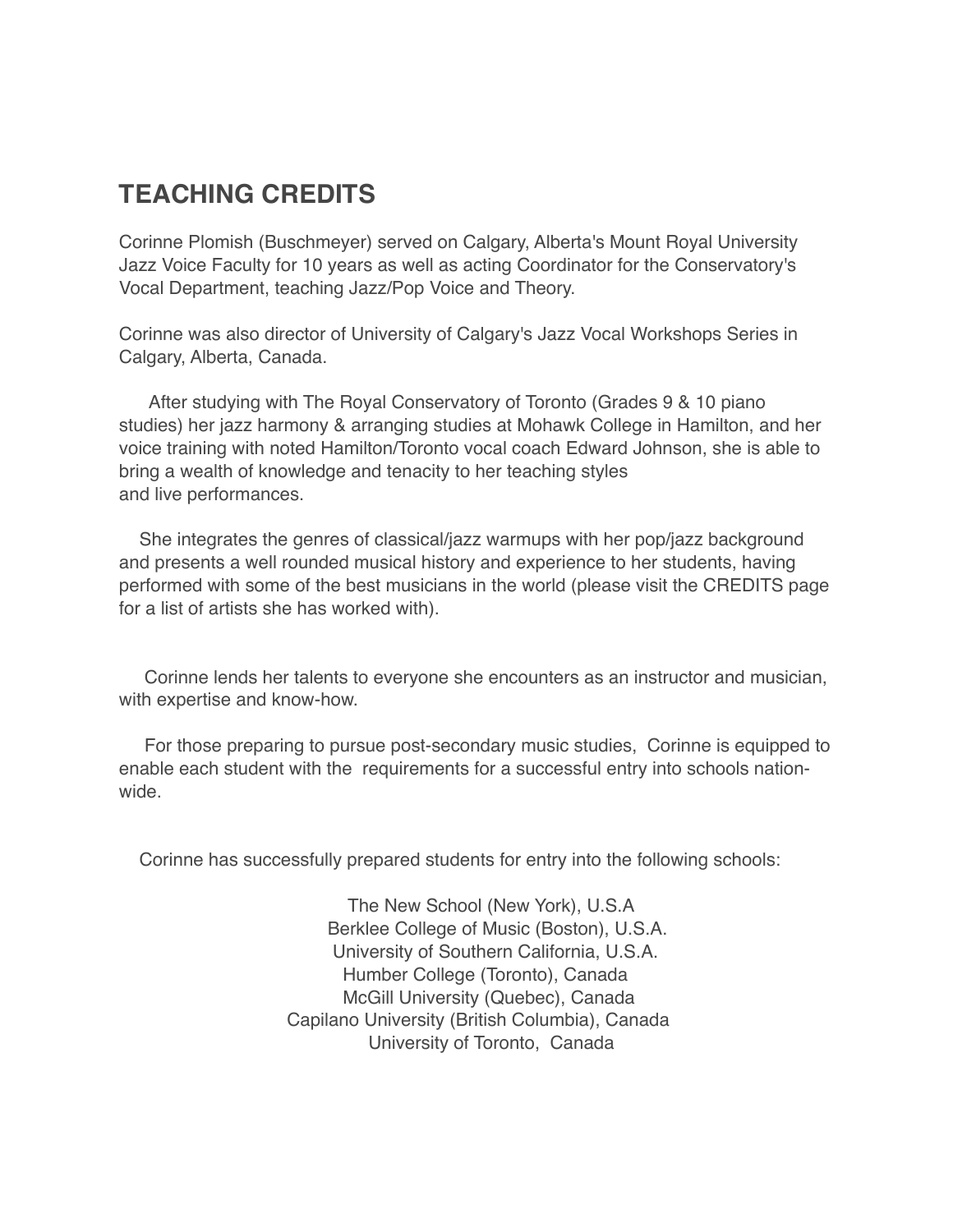## **Workshops/Lectures**

Mount Royal University Vocal Coordinator for Voice Faculty Instructor- Jazz/Contemporary Studies (2007-2017) Calgary, Alberta, Canada.

University of Calgary/Director Vocal Workshops (2008-2010) Calgary, Alberta, Canada.

Jazz Vocal Workshops/with Theory & Jazz Harmony Classes Mount Royal University (2011-2012) Calgary, Alberta, Canada.

Vocal Workshops/Westside King's Church (2002-2007) Calgary, Alberta, Canada.

Vocal Workshop/Banff Centre for the Arts An Interactive at the Piano (2014) Banff, Alberta, Canada.

Lecture/Workshop Mount Royal University Addressing the MRU Vocal Academy An Interactive at the Piano Taylor Centre for the Performing Arts (2016) Calgary, Alberta, Canada.

Vocal Workshops/Jazz & Contemporary Classes Theory & Jazz Harmony Mount Royal University (2011-2012) Calgary, Alberta, Canada.